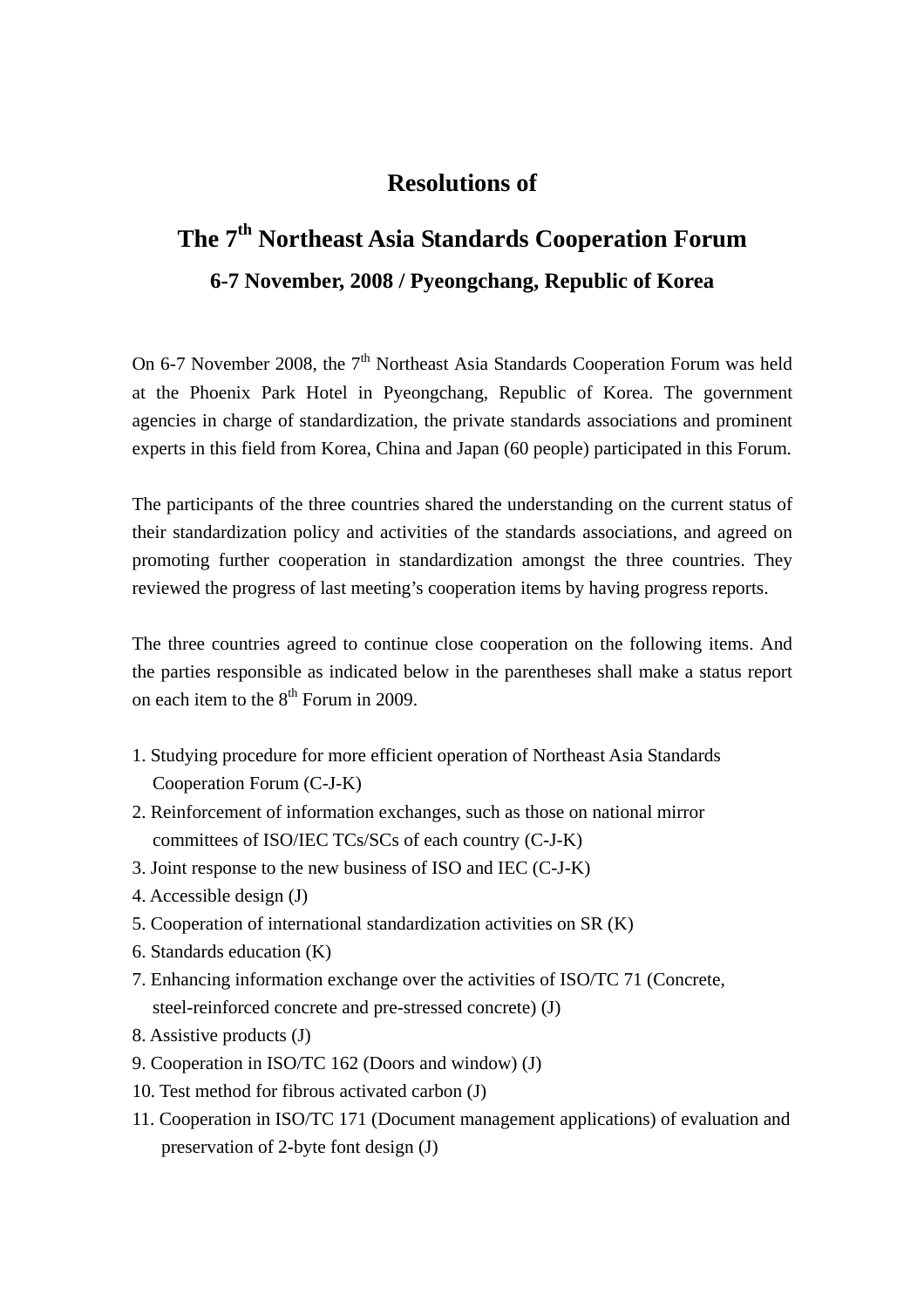The Forum agreed to consider the possibility of strengthening the CJK network on 1) research and education about standardization and 2) social responsibility.

The Forum was reported on and noted the ongoing activities of the CJK-SITE enhancing cooperation in international standardization in information technology and electronic fields. The Forum requested the representative of the CJK-SITE to keep informing of their progress to this Forum.

The Forum agreed that the following items are completed or withdrawn:

- 1. Care labeling code using symbols for textiles (ISO/TC 38) (J)
- 2. Enhancing information exchange over the activities of ISO/TC 206 (Fine ceramics) (J)
- 3. Exported food safety traceability data standard (C)
- 4. Research on the standards of precious metal jewelry (C)
- 5. Cooperation in ISO/TC 172 (Optics and photonics)/ SC 6 (Geodetic and surveying instruments) (J)

The Forum agreed to start cooperation on the following new items proposed in this forum. And the parties responsible as indicated below in the parentheses shall make a status report on each item to the  $8<sup>th</sup>$  Forum in 2009.

- 1. Textiles Determination of antifungal activity of antifungal finished products (J)
- 2. Measurement methods of LED backlight unit for liquid crystal displays (K)

The Forum agreed to consider the following new items proposed in this forum and report their responses (whether they agree to cooperate and the contact points if they agree) by 31 December 2008, through the standards associations of each country to the secretariat of the  $8<sup>th</sup>$  Forum (CAS). And the proposers of the agreed items, if any, shall make reports to the  $8<sup>th</sup>$  Forum in 2009.

- 1. Short range wireless broadcasting, communication, convergence system based on the user interface (K)
- 2. Standardization of thermal conductivity of thermal spray coating layers in ceramics (K)
- 3. Cooperation on CCFL & EEFL LAMPS (K)

The Forum discussed the future development of the Forum and the following